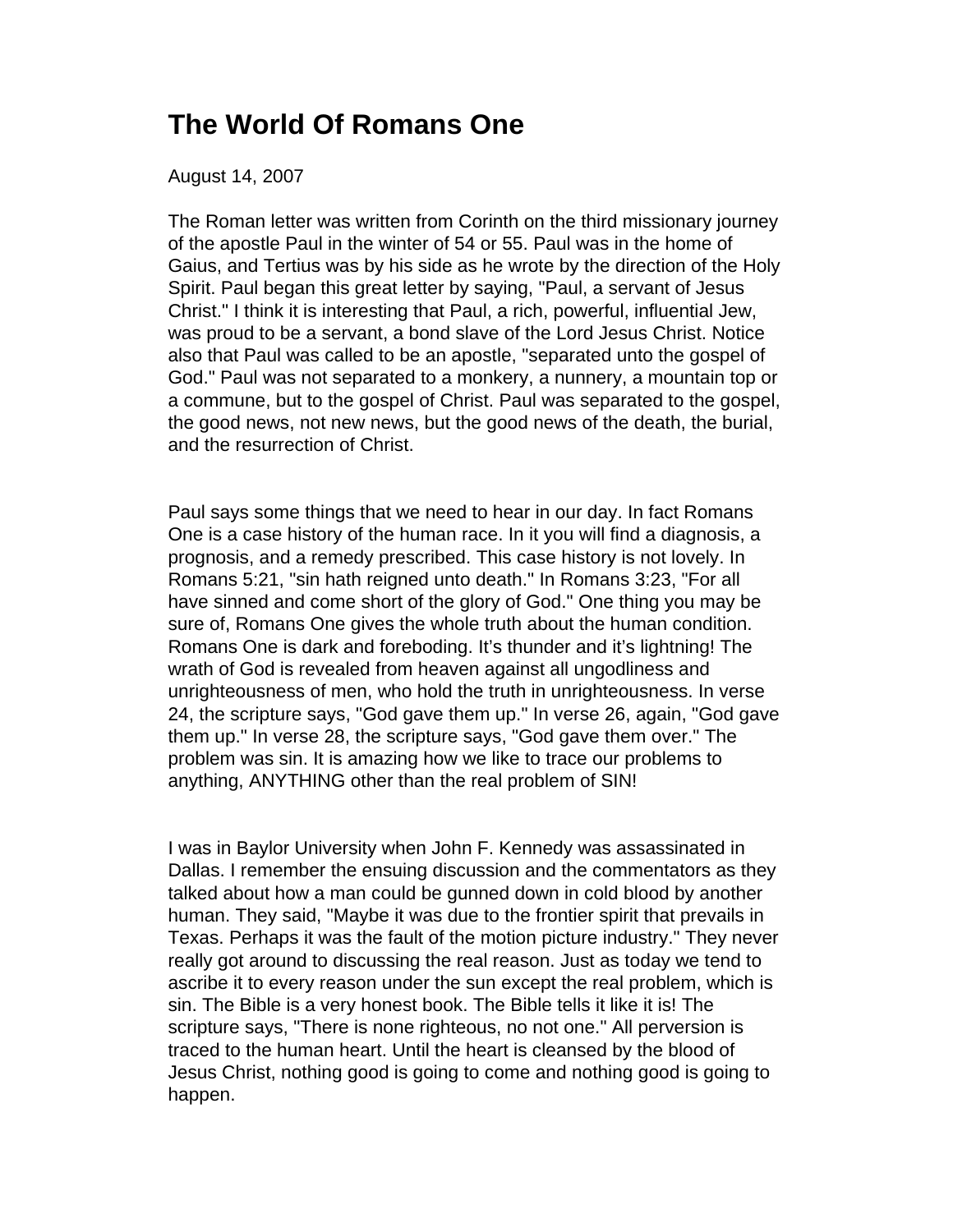Wherefore God also gave them up to uncleanness through the lusts of their own hearts, to dishonor their own bodies between themselves: Who changed the truth of God into a lie, and worshiped and served the creature more than the Creator, who is blessed for ever. Amen. For this cause God gave them up unto vile affections: for even their women did change the natural use into that which is against nature: And likewise also the men, leaving the natural use of the woman, burned in their lust one toward another; men with men working that which is unseemly, and receiving in themselves that recompense of their error which was meet. And even as they did not like to retain God in their knowledge, God gave them over to a reprobate mind, to do those things which are not convenient; Being filled with all unrighteousness, fornication, wickedness, covetousness, maliciousness; full of envy, murder, debate, deceit, malignity; whisperers, backbiters, haters of God, despiteful, proud, boasters, inventors of evil things, disobedient to parents, without understanding, covenant breakers, without natural affection, implacable, unmerciful: Who knowing the judgment of God, that they which commit such things are worthy of death, not only do the same, but have pleasure in them that do them (Rom. 1:24-32).

What an amazing view into the world of Romans One! Notice in verse 24, "God gave them up." If you have ever heard a note of finality struck, it is that passage. It sounds like clods on the coffin of humanity, if you will! GOD GAVE THEM UP! He withdrew his restraining grace and let them have what they insisted on having. He gave them over to the consequences of their own sins. This all says that even in this life, we can be given up. It is possible for us to fall out of the hands of the living God. What a tragedy! Romans One is a portrait of man without God. What I fear is that this will become the portrait of America. God gave these people "over" to spiritual and moral uncleanness and let them reap their own due reward. God gave them up to "VILE" affections! In other words, "wrong fulfillment of evil desires." The wrong fulfillment of natural desires becomes what the scripture calls "vile affections." In describing the world of Romans One, Paul says, even their women did burn in their lusts one toward another, indicating that the world of Romans One, had stooped to a new low.

With this, Paul introduces us to the slimy, sleazy world of homosexuality. If you have ever wondered if the Bible is current, if the Bible is relevant, if the Bible addresses anything today, if it bears any concern for the present, all you need to do is read Romans One. The world of Romans One was very much like the world of 1998. The things stated in this chapter have a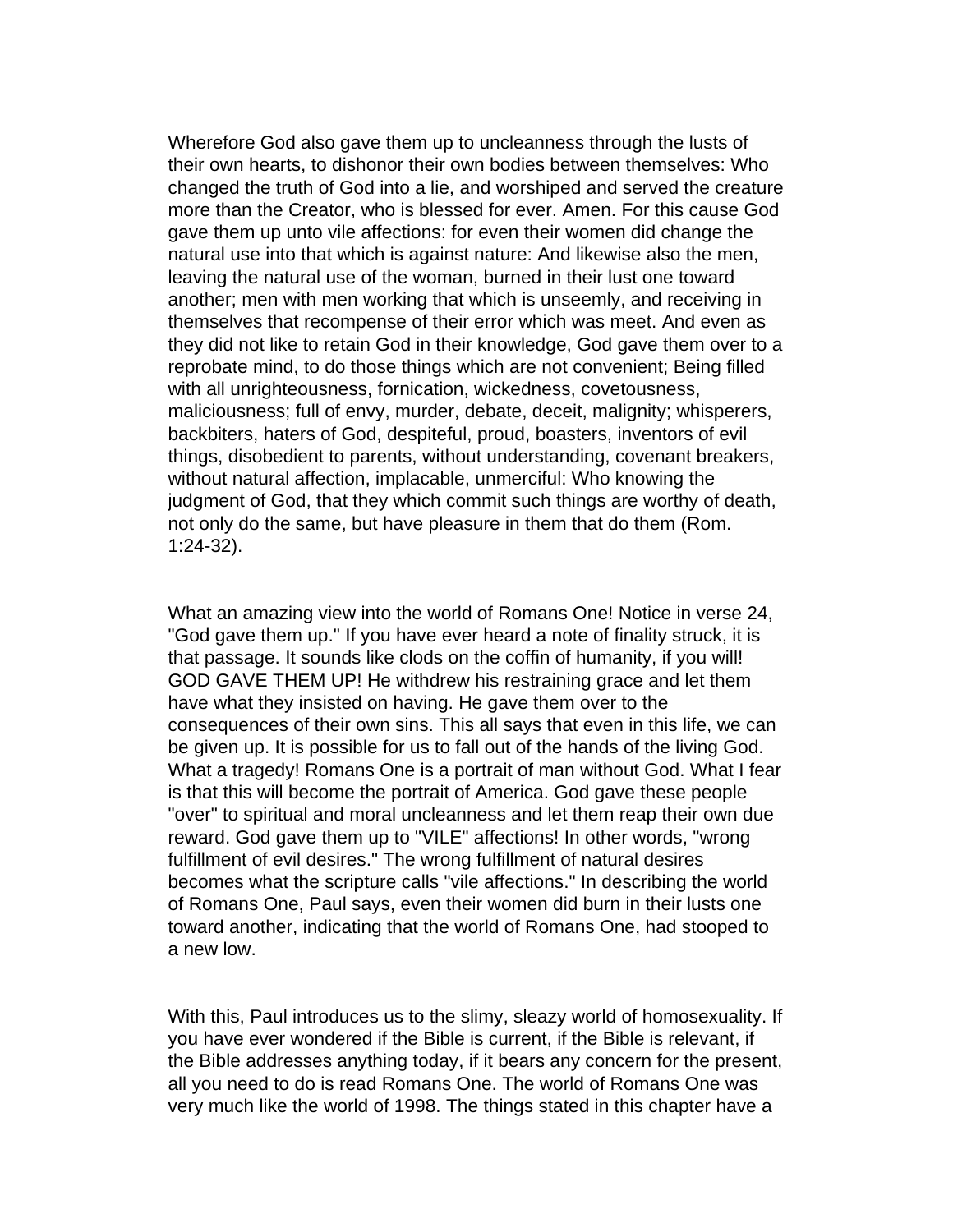very familiar ring, do they not? In the last few years, society has been wrestling with this problem. It is the understatement of our day to say that "homosexuality has come out of the closet" In San Francisco, in 1983 there was a parade in which 300,000 people participated to sustain the very thing that Romans One condemns. Sometime ago 200,000 people marched while Mayor Ed Koch declared it to be gay and lesbian pride week in New York City. We have churches who claim 50,000 homosexuals as part of their membership. Some years ago the Catholic church in San Francisco made a statement in regard to this problem and said in effect that such is not to be held as sinful, that such ought to be treated with compassion and understanding, that we should take a nonjudgmental approach, and that we should seek to avoid alienation of all such people.

It may sound like the voice of one crying in the wilderness of these modem times, but Paul said, "They changed the natural use." Paul needs to be heard in our culture, in our society, in this very day. We have films, clubs, plays, churches and even preachers who would excuse, defend, justify and glorify the very thing which Paul condemns. We have reached a day when reason is out the window and self will has moved in. I deny that any individual is born a homosexual. I readily recognize that there is a tremendous amount of such activity in our time, all of which is a result of a series of wrong decisions, each of which the person is responsible for making. Decisions that were made out of step with and contrary to Gods natural order.

Genesis 1:27, says, "So God created man in his own image, in the image of God created he him; MALE and FEMALE created he them." 1st. Corinthians 6:9, speaks of "abusers of themselves with mankind." Romans One again, "even their women did change the natural use." Both men and women LEFT the natural use (the use of the body according to God's order) and burned in lust, men with men and women with women. But let's face it, the virus of evil spread even to the women and they became as bad as the men. Notice the sexual language, men, women, male, female. Evidently as far as God is concerned and as far as Paul and the Holy Spirit are concerned, there is a natural use and an unnatural use. The natural is ground into the constitution of the sexes that the Lord made in the very beginning. It is the unnatural that is under judgment in Romans One.

Notice another thing Paul says in Romans 1:27. He says, "Receiving in themselves that recompense of their error which was meet." Paul says